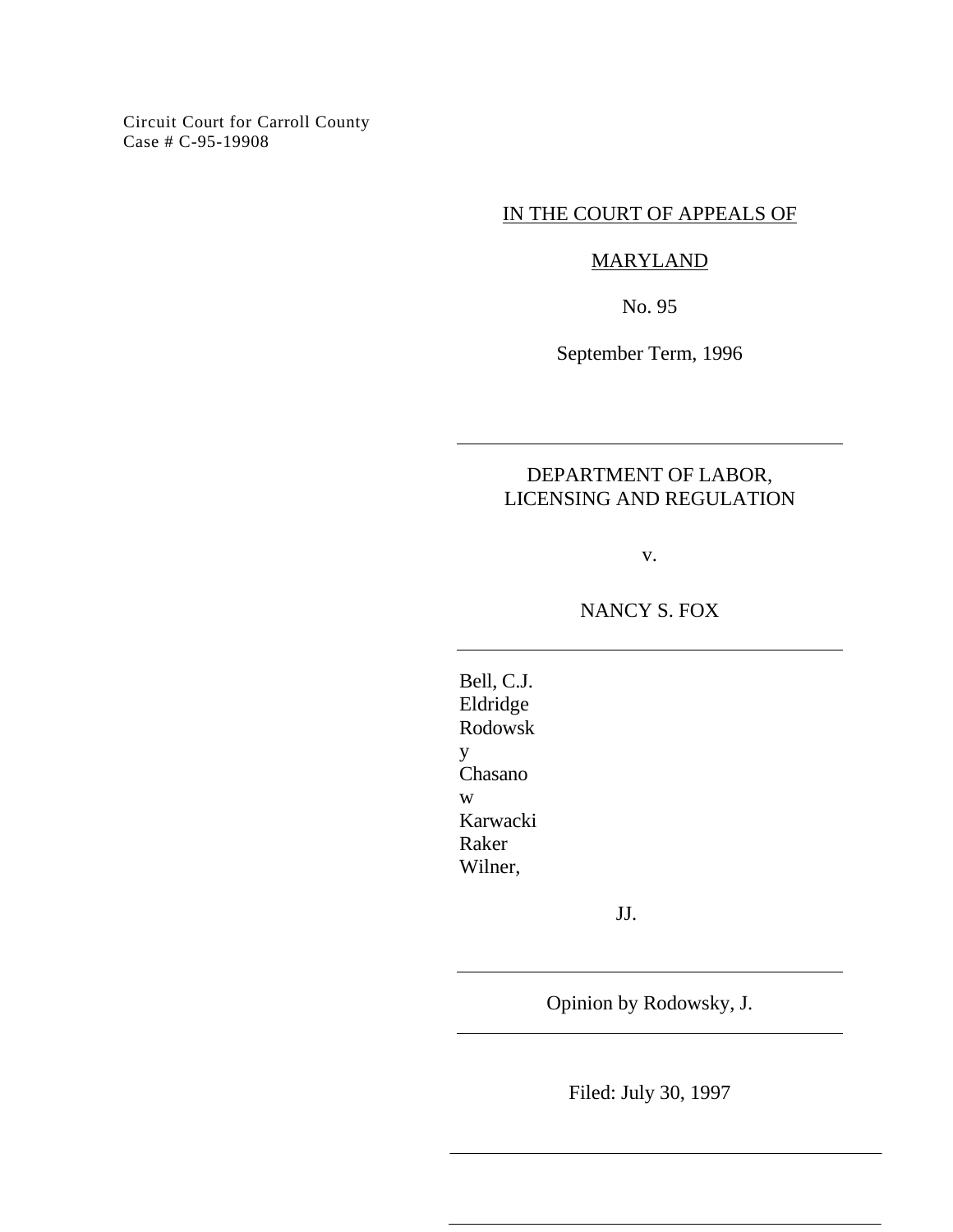This appeal involves liability for unemployment insurance taxes under Maryland Code (1991), § 8-607 of the Labor and Employment Article (LE).' The appellant, Department of Labor, Licensing and Regulation (the Department), contends that persons placed in temporary jobs at dentists' offices by the appellee are employees of the appellee for unemployment insurance tax purposes. The appellee, Nancy S. Fox (Fox), denies liability for the tax, maintaining that the temporary workers are independent contractors who are not engaged in covered employment. On judicial review of the Department's determination' that the workers were covered employees, the Circuit Court for Carroll County held that they were independent contractors. Prior to consideration of the Department's appeal by the Court of Special Appeals, this Court granted certiorari on its own motion. We shall reverse the: circuit court for the reasons set forth herein.

I

Because the decision of this case is governed by statutory rules, and not by common law principles relating to master and servant, we first present the relevant statutes. During the period involved here, any "employing unit" must pay unemployment insurance contributions on the first \$7,000 of annual taxable wages for "covered employment" performed for the employing unit. § 8-607. Section 8-201 defines the scope of covered employment in relevant part as follows:

"Except as otherwise provided in this subtitle, employment is covered employment if:

<sup>&</sup>lt;sup>1</sup>Unless otherwise indicated all statutory references are to Md. Code (1991) Labor and Employment Article.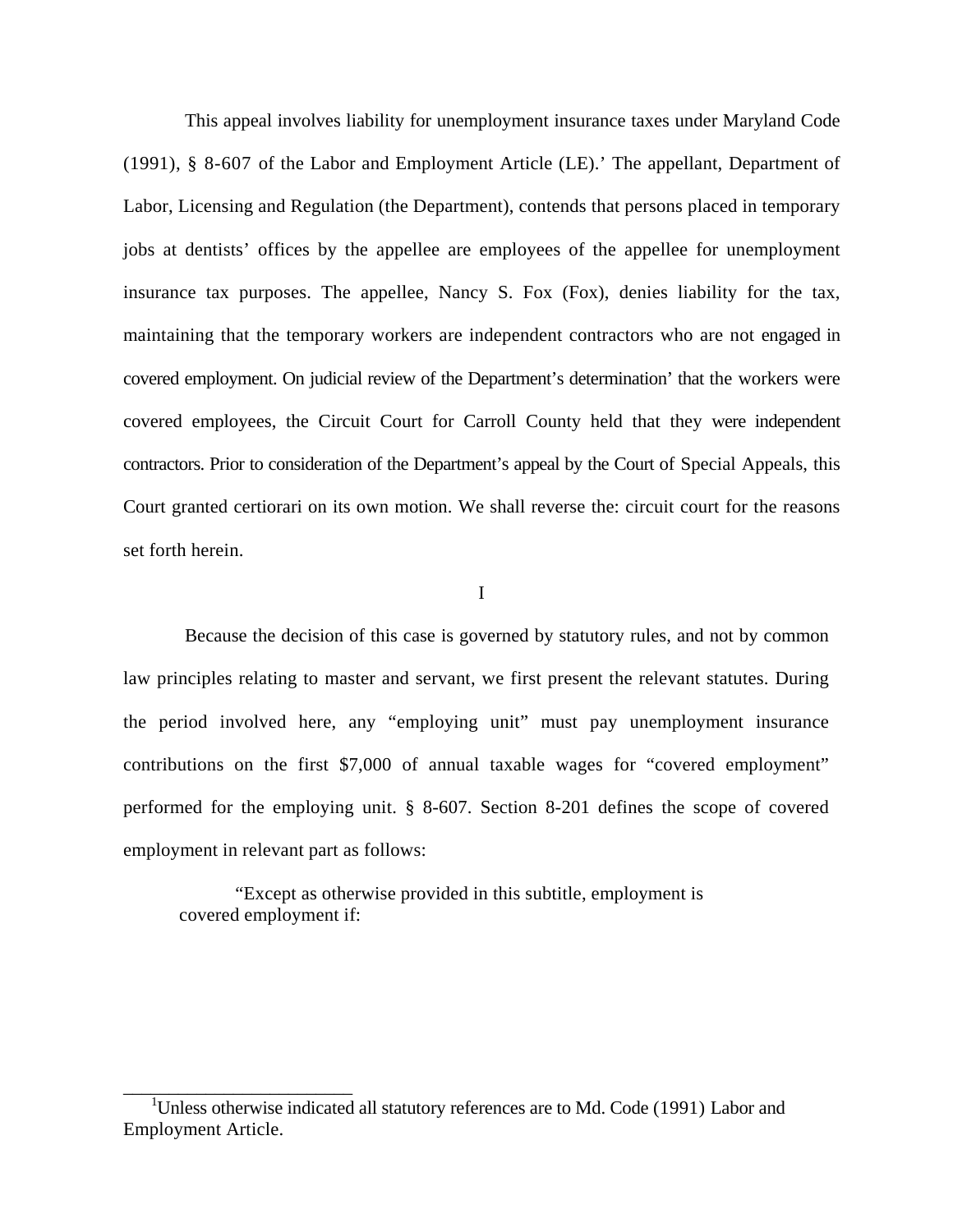(1) regardless of whether the employment is based on the common law relation of master and servant, the employment is performed:

(i) for wages; or

(ii) under a contract of hire that is written or oral or express or implied...."

Subject to exceptions not here relevant, the term "'[w]ages' means all compensation for personal services ...."  $\S$  8-101(v)(1).

Under § 8-201 proof by the Department of employment for wages or under a contract of hire creates a presumption of covered employment, and the burden is upon the employer to demonstrate an exemption from covered employment. *Blue Bird Cab Co. v. Maryland Dept. of Employment Sec.,* 251 Md. 458, 464, 248 A.2d 331, 334 (1968); *Department of Employment Sec. v. Charlie's Barber Shop,* 230 Md. 470, 475, 187 A.2d 695, 698 (1963); and *Warren v. Board ofAppeals,* 226 Md. 1, 16-17, 172 A.2d 124, 131 (1961). *See also* Md. Regs. Code tit. 09, § 32.01.18A (1973) (COMAR).

One of the exceptions to "covered employment" is § 8-205, "Independent contractors." That section reads:

"Work that an individual performs under any contract of hire is not covered employment if the Secretary is satisfied that:

(1) the individual who performs the work is free from control and direction over its performance both in fact and under the contract; (2) the individual customarily is engaged in an independent business or occupation of the same nature as that involved in the work; and (3) the work is:

(i) outside of the usual course of business of the person for whom the work is performed; or

(ii) performed outside of any place of business of the person for whom the work is performed."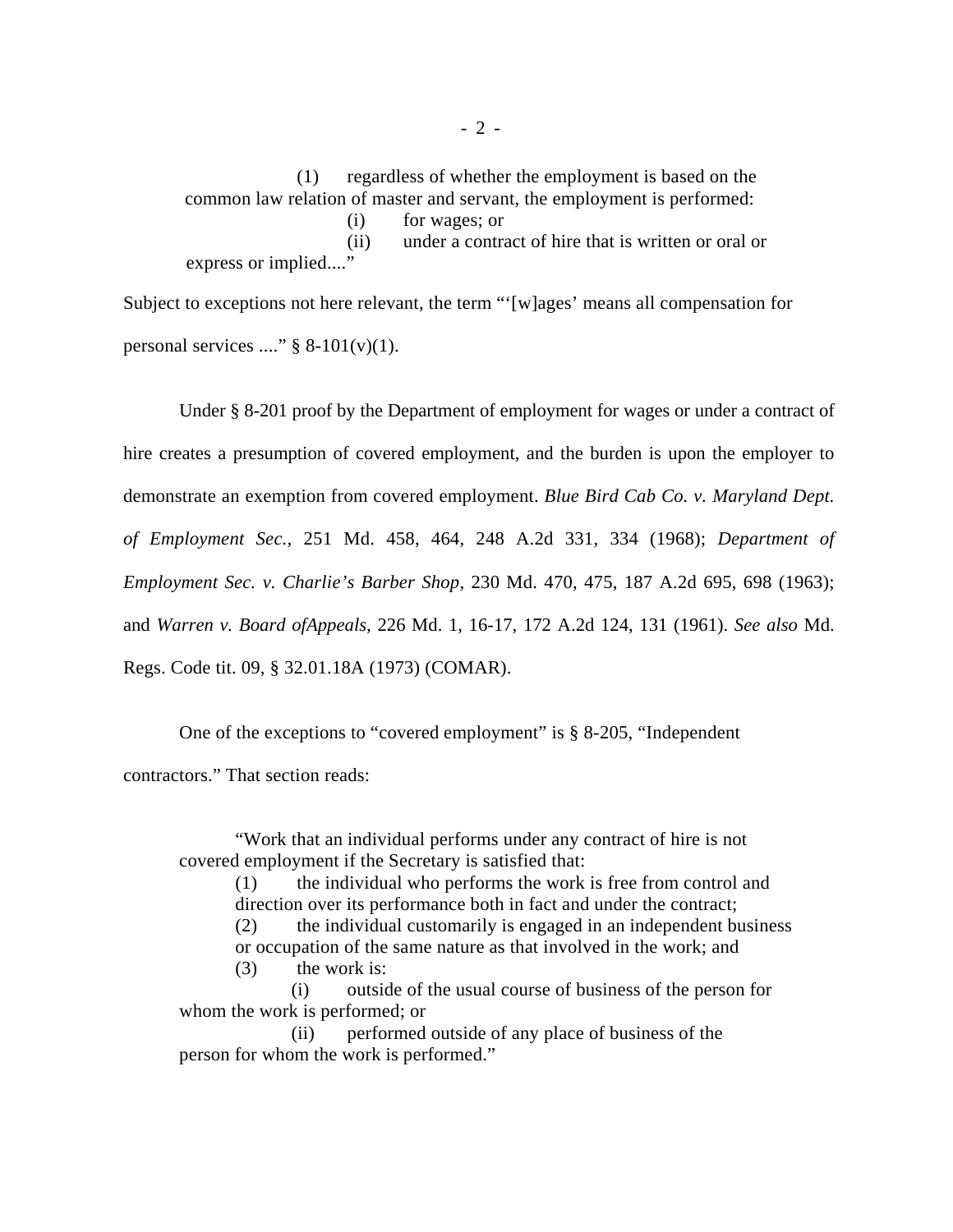The burden is on the employer to persuade the Secretary of the Department that each of the conjunctively stated. elements of the exemption has been satisfied. *Blue Bird Cab,* 251 Md. at 464-65, 284 A.2d at 334; *Charlie's Barber Shop,* 230 Md. at 475, 187 A.2d at 697-98; *Warren,* 226 Md. at 16-17, 172 A.2d at 131.

### II

Fox is a sole proprietor who trades as "Dental Placements." She furnishes temporary help exclusively to dentists' offices in the greater Baltimore metropolitan area. Principally Fox refers hygienists and dental assistants, but she also occasionally refers dentists and dental secretaries.

Fox maintains a registry of those persons qualified, and, where required, licensed to render the four types of services described above. Persons interested in work at a dental office on a temporary basis through referral by Fox complete a questionnaire describing their skills, licensing, education, references, and availability. Fox verifies the information furnished by the applicant. If Fox is satisfied to include the prospective worker on Dental Placements' registry, the worker must sign a contract headed, "Subcontractor Agreement," under which the applicant agrees to specified conditions. They are:

1. "To acquire any malpractice insurance necessary to the performance" of the applicant's duties in a dental office to which the applicant is referred;

2. "To accept any placement assigned by Dental Placements in the capacity of an Independent Contractor ...";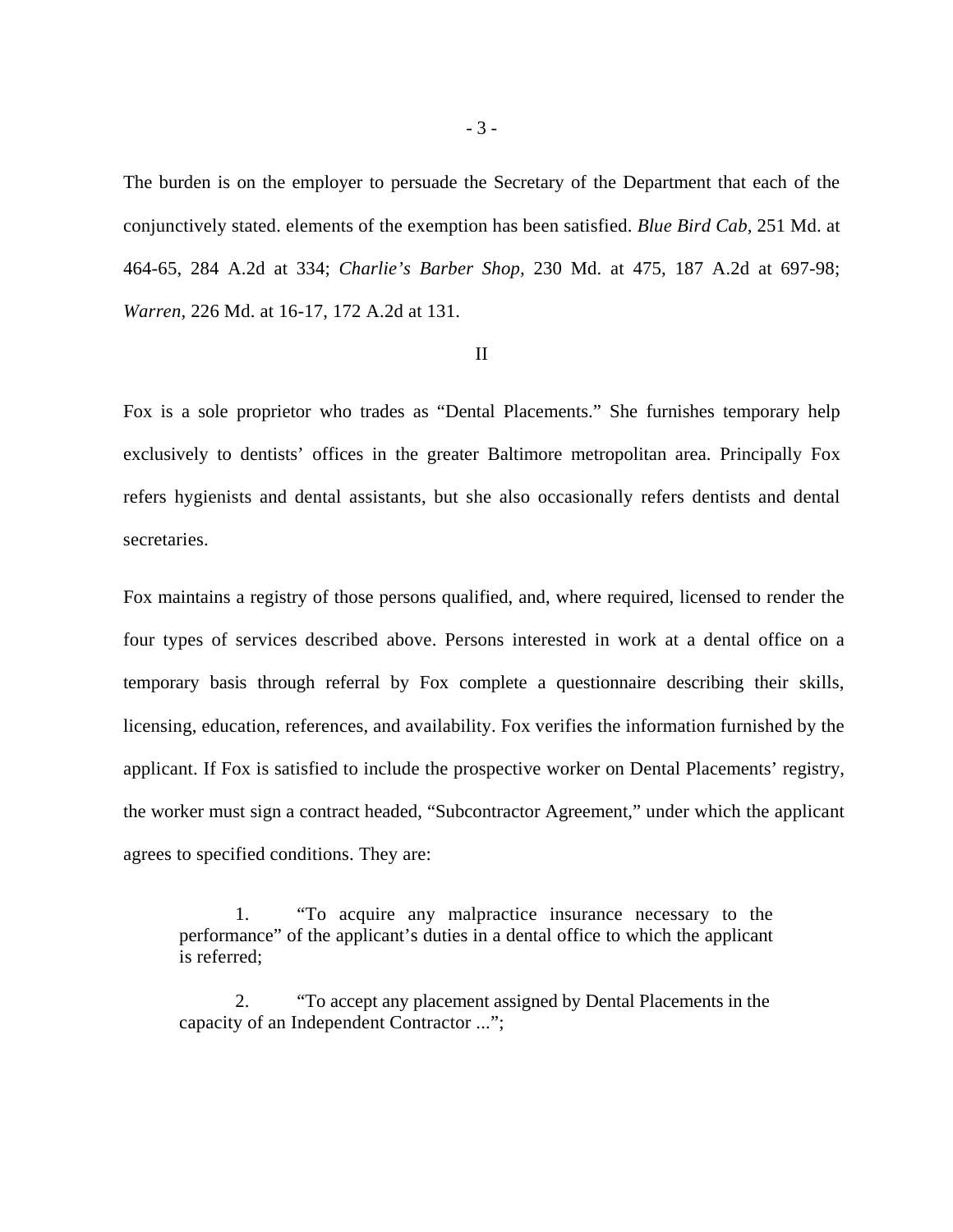3. "To be compensated for [the applicant's] services in accordance with the current fee schedule available upon request from Dental Placements, at the completion of [the applicant's] placement assignment ..."; and

4. Not to accept permanent placement offered or found as a result of temporary assignment arranged by Dental Placements until the prospective employer has paid Fox a placement fee.

Dentists who wish to avail themselves of the services of Dental Placements also sign a written contract, labeled "Policy Statement" or "Policy Contract." It specifies the fees to be paid by the dentists to Fox for various types of temporary placement. These fees are payable upon receipt of Fox's invoice by the dentist. Included in the agreement is the dentist's promise to pay a cancellation fee for any cancellation after confirmation of a temporary placement and a higher cancellation fee for cancellation on the day for which the temporary work was scheduled. Participating dentists also agree to pay Fox a fee if the temporary work results in a permanent placement. As of February 15, 1992, that fee was \$1,075 for a hygienist who had worked for the hiring dentist for thirty hours or more in the preceding twelve months.

At the time of the agency evidentiary hearing, the fee paid to Fox by a dentist for the services of a hygienist for a full day was \$209, and under her then fee schedule Fox would pay the hygienist \$155. Fox unilaterally determines the amount of fee that she will pay to the workers. She testified that if a hygienist was not satisfied with the scheduled amount to be paid, the hygienist "can go on her merry way."

If a dental office is dissatisfied with a temporary worker, it is the dentist, and not Fox, who has the authority to remove that individual from the temporary position. She furnishes no tools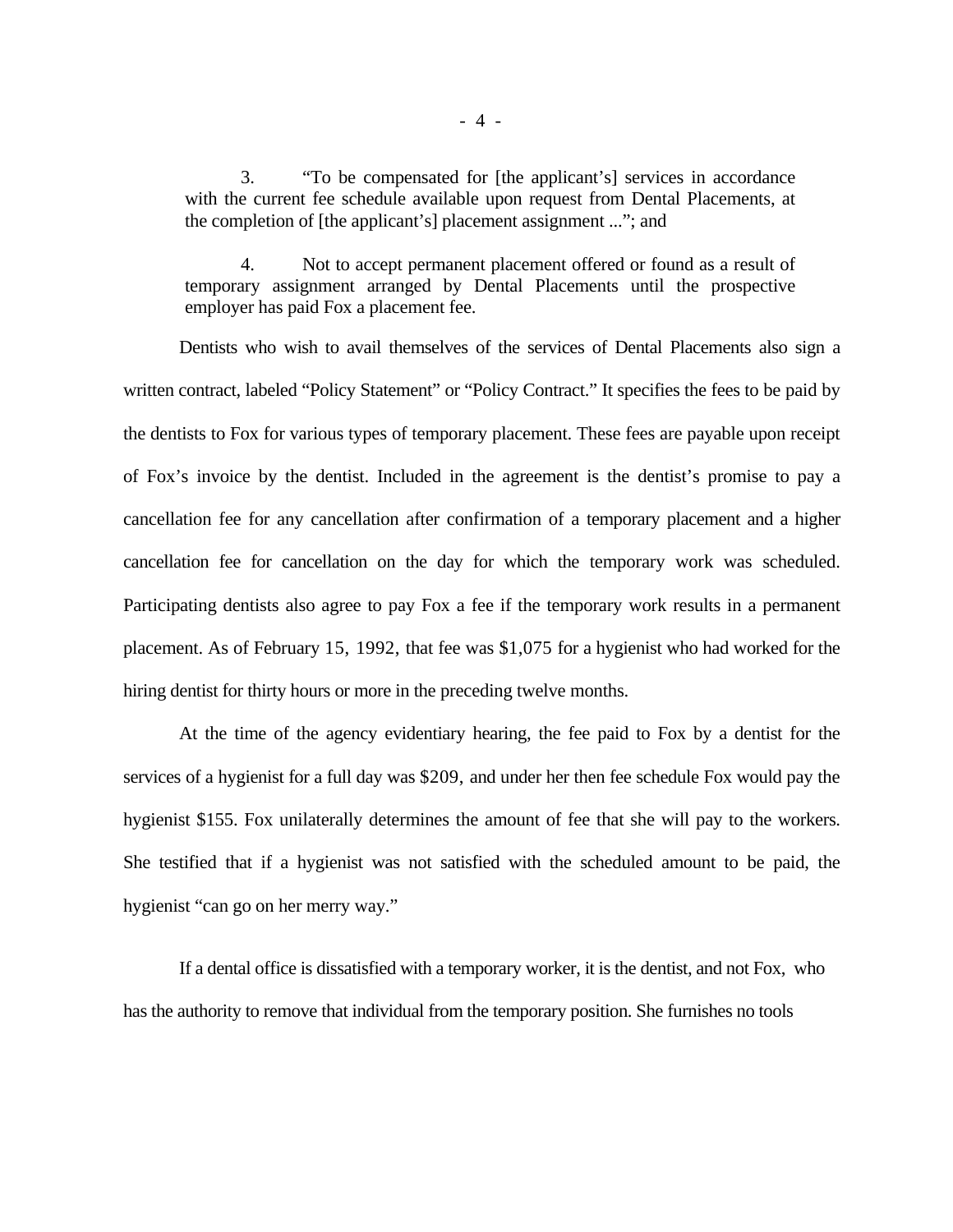to the workers. Further, Fox holds no license in the dental services field and does not hold herself out as qualified to perform any services in that field for which no license is required. She is an administrator. To the extent that the workers are directed how to perform their services while on a temporary job, the direction is given by persons at the particular dentist's office.

In July 1992 a field auditor employed by the State of Maryland audited Dental Placements' records from 1990 forward and concluded that the workers were engaged in covered employment for Fox. Fox was unsuccessful in first level, intra-agency review. She administratively appealed, and an evidentiary hearing was held December 14, 1993, before a special examiner of the Department of Economic and Employment Development.<sup>2</sup>

The special examiner found that Fox exercised "more than minimal control" over the workers because she determined "what individuals would be referred to each appropriate dentist/dental clinic" and determined on a "take it or leave it" basis the specific fee to be paid to the worker for that person's services. The special examiner noted that Fox decided who would be placed on the registry, and he also relied on the provisions of the contract for hire that dealt with permanent placement.

With respect to the second element that Fox was required to prove under  $\S$  8-205(2), the special examiner concluded:

<sup>&</sup>lt;sup>2</sup>A 1995 reorganization substituted the appellant for the Department of Economic and Employment Develotment with respect to responsibilities for unemployment compensation insurance. *See* Chapter 120 of the Acts of 1995.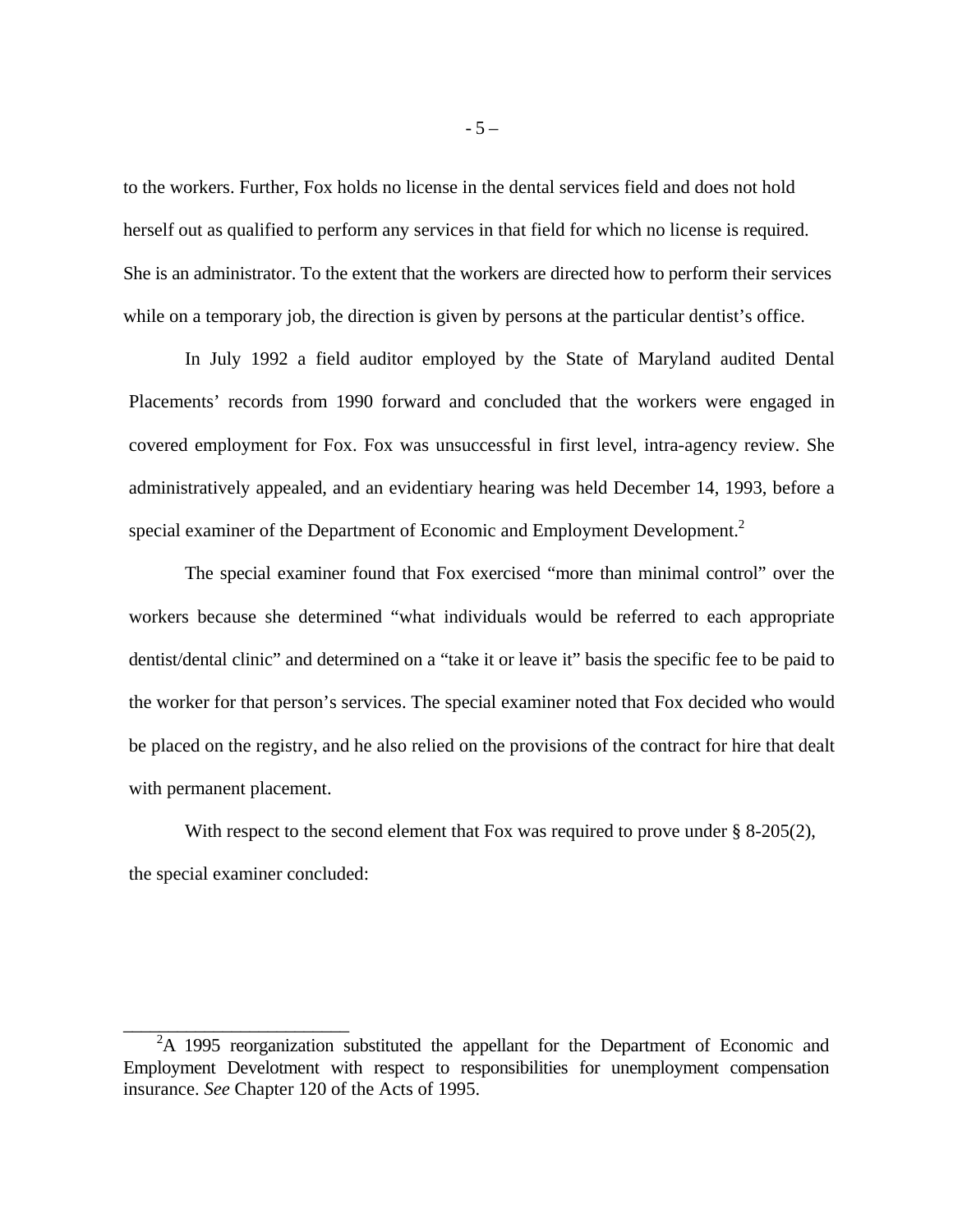"There was no evidence presented by the employer to support [her] contention that any or all of the individuals listed in the Agency's audit were customarily engaged in an independently established occupation or business of the same nature as that involved in the service in question during the calendar years 1990, 1991 and 1992."

With respect to the third element of § 8-205, the special examiner found that "all such work" was performed outside of any place of business owned by [Fox]."

The special examiner concluded that, with the exception of seven persons not here involved, the individuals listed in the agency's audit of Fox for 1990, 1991, and 1992 were engaged in covered employment.<sup>3</sup>

The Board of Appeals of the Department of Economic and Employment Development (the Board) adopted the findings of facts and conclusions of law of the special examiner and affirmed the examiner's decision. On Fox's petition for judicial review the Circuit Court for Carroll County reversed for the reasons stated in a written opinion.<sup>4</sup>

The heart of the circuit court's rationale was as follows:

<sup>&</sup>lt;sup>3</sup> The special examiner held that seven workers involved in the audit were independent contractors, based on a factor unique to those seven persons. There is no issue before us concerning those seven persons, and we intimate no opinion on that aspect of the agency's ruling.

<sup>&</sup>lt;sup>4</sup> The circuit court concluded "that 'reasoning minds' could, and likely would, differ as to the conclusion of the hearing examiner ...." If the circuit court meant that some "reasoning minds" would agree with the special examiner's conclusion, while others would not, then the special examiner's conclusion was fairly debatable, and the circuit court should have affirmed. The circuit court is not free to substitute its judgment for that of the agency if the matter is fairly debatable. If the circuit court meant that no reasonable person could have reached the decision reached by the special examiner and affirmed by the Board, then we disagree with the circuit court.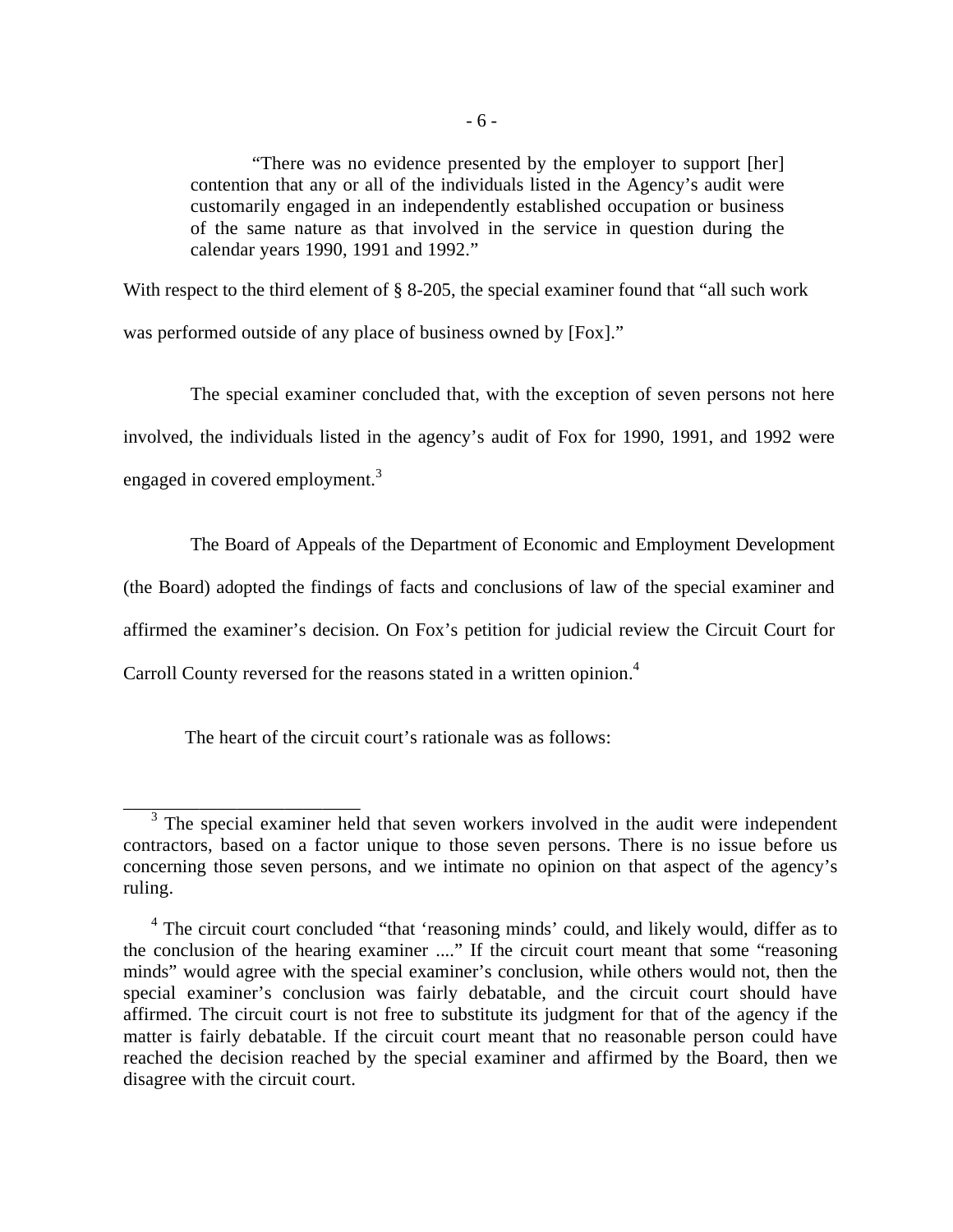"In this case, Fox does not control the work procedures or standards of the professionals. Fox provides nothing to the dental professionals except the opportunity to take a job placement. The dental professionals who need licenses or special education, get those items themselves. The professionals obtain their own insurance, uniforms and instruments, when needed. The professionals need not ever go to Fox's office. No work is performed at Fox's office. Fox cannot 'fire' the dental professionals. They are contracted to perform work for a dental office. Only the dental office can fire the professional. The Board argues that because Fox has the power to decide who gets which placements, she controls these professionals. This does not make any sense to the Court because the professional decides whether or not to take a job and the dental office themselves tell the professionals how they want a job performed. Fox has no control over these professionals and their performance of their duties for the dental offices."

#### III

The scope of judicial review of a determination by the Board in an unemployment

insurance tax case is set forth in § 8-512(d).

"In a judicial proceeding under this section, findings of fact of the Board of Appeals are conclusive and the jurisdiction of the court is confined to questions of law if:

(1) findings of fact are supported by evidence that is competent, material, and substantial in view of the entire record; and

(2) there is no fraud."

In *Baltimore Lutheran High School v. Employment Sec. Admin.,* 302 Md. 649, 490 A.2d 701

(1985), we considered substantially the same statute in an earlier form and concluded that

ordinarily the reviewing court "shall determine (1) the legality of the decision and (2)

whether there was substantial evidence from the record as a whole to support the decision." *Id* 

at 662 490 A.2d at 708.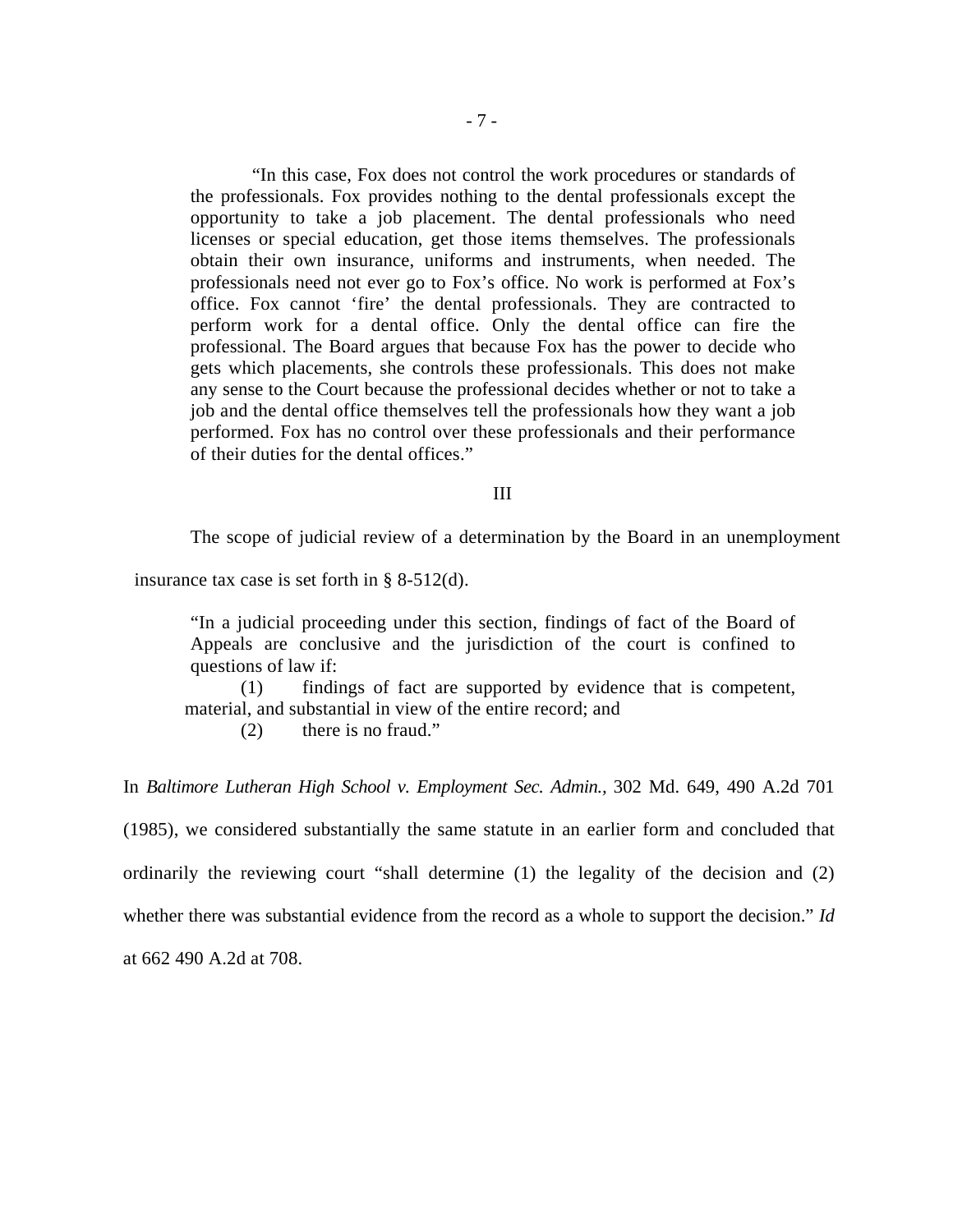Here, the circuit court concentrated its analysis on matters of control over the details of the work as well as on the right to hire and, particularly, to fire. In so doing the circuit court paid little heed to the direction of § 8-201(1) under which there is a presumption of covered employment "regardless of whether the employment is based on the common law relation of master and servant."

Prior decisions of this Court forcefully illustrate the difference between covered employment and a common law master-servant relationship. In *Department of Employment Sec. v. Charlie's Barber Shop,* 230 Md. 470, 187 A.2d 695, a "master barber" who owned and operated a barbershop in Ocean City leased chairs in his shop to other barbers. Each lessee paid the barber a fixed weekly sum for use of a chair along with \$5 per week for tonics and linens. *Id.* at 473, 187 A.2d at 696. The terms of the lease also stipulated that each lessee had use of his chair during normal working hours but was under no compulsion to report to work; was free to set his own prices (although all of the barbers' prices were uniform); kept all fees and tips without accounting to the shop owner; had his own key to the shop, his name posted behind his chair, his own price list posted, and his own business cards; furnished his own tools; and paid self-employed social security tax. *Id* at 473, 187 A.2d at 696-97. The lessees did not list themselves as individual barbers in the telephone directory. *Id.* at 473, 187 A.2d at 696.

The agency's finding that the lessees were engaged in covered employment was reversed by the circuit court. *Id* at 472, 187 A.2d at 696. This Court reinstated the agency's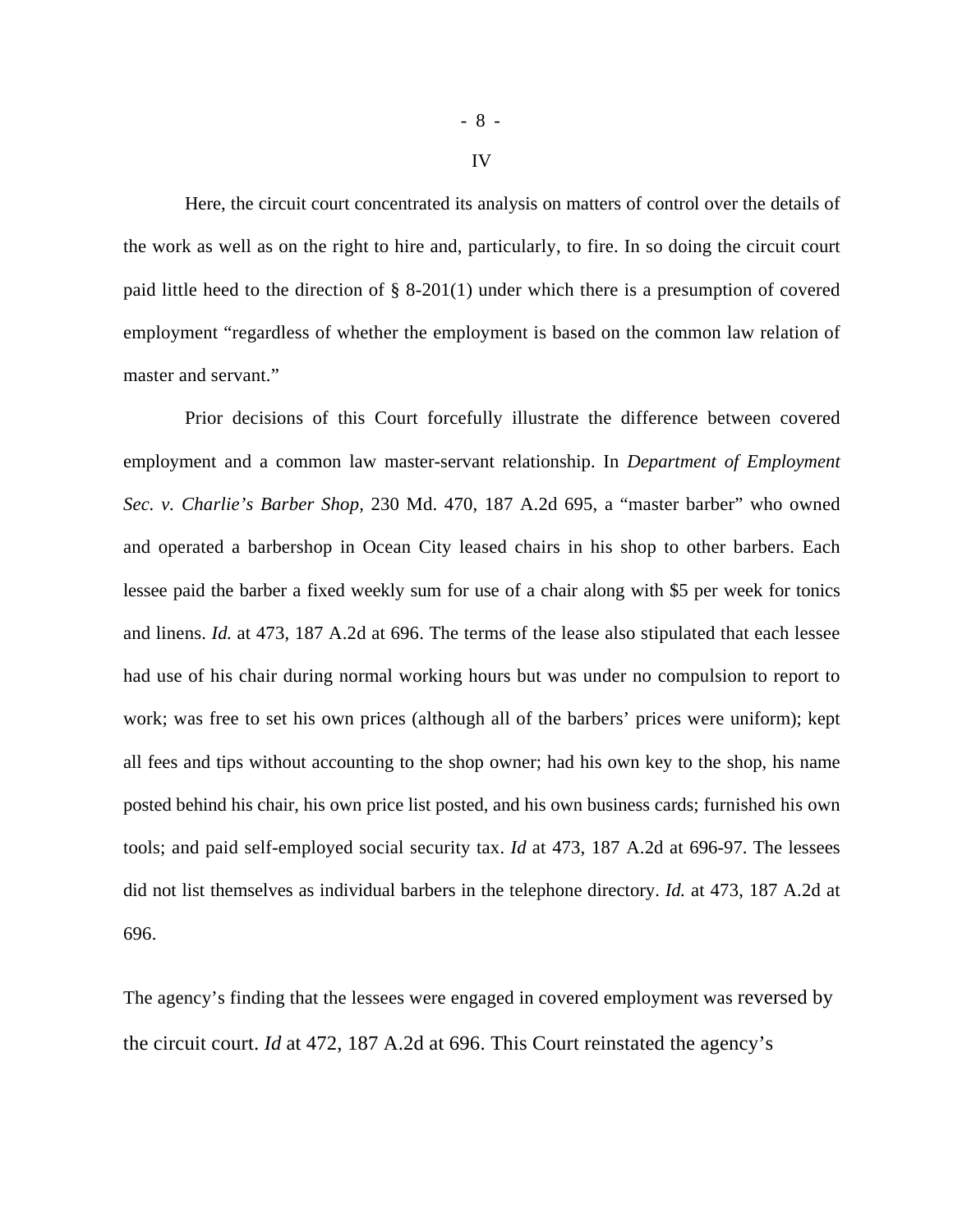decision, holding that there was substantial evidence that the lessees were not free from control, based largely on a "working in harmony" clause in the leases. We said:

"As to freedom of control or direction, it appears that [the master barber] could not tell the other barbers how to provide services for a customer, nor could he control their working hours. It also appears that the contract of lease could not be broken by [the master barber] if he no longer wished to have one of the [lessees] work in the shop, except for the clause that states they must work 'in harmony' with the others. It would be unrealistic to believe that he could not 'fire' one of the barbers if he found it necessary to do so in order to protect the business patrons of the shop, particularly in the face of no applicable standards of what is to constitute 'harmony.' .... We feel that there is not the absence of control or direction so as to satisfy [the statutory predecessor of  $\S$  8-205(a)]. Although [the master barber] may not have had the full freedom to terminate the employment relationship as is usually found in such cases, he did have such power as to amount to constructive control."

*Id.* at 475-76, 187 A.2d at 698.

In *Blue Bird Cab Co. v. Maryland Dept of Employment Sec.,* 251 Md. 458, 248 A.2d

331, we addressed the issue of whether drivers who operated taxicabs owned by a taxicab company were employees of the company for unemployment insurance tax purposes. Blue Bird Cab Company (Blue Bird) owned seventy-four cabs bearing its name and leased them to holders of valid chauffeurs' licenses. *Id* at 460-61, 248 A.2d at 332. According to the terms of the lease, drivers paid a flat fee to Blue Bird. They purchased gasoline at their cost wherever they chose. Drivers could use the cabs for personal use and take them out of state. *Id* at 461, 248 A.2d at 333. Although a driver was required by law to keep a daily manifest, Blue Bird received no part of the drivers' fares or tips and required no financial reports from the drivers. *Id.* at 462, 248 A.2d at 333. A dispatcher located at Blue Bird's central office used a twoway radio system to inform drivers of calls for cabs, but drivers were not required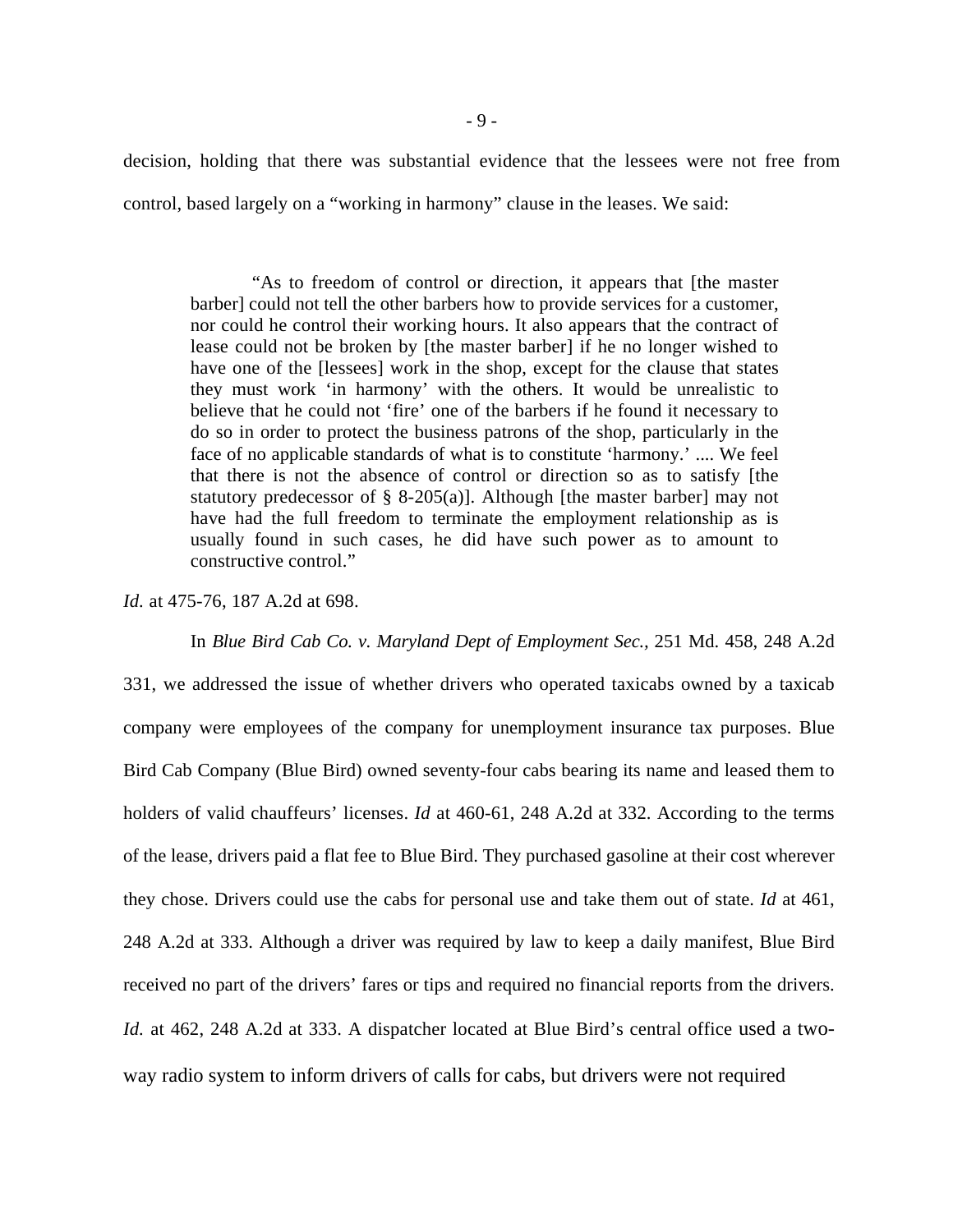to undertake the fare. *Id.* at 461, 248 A.2d at 332. Blue Bird provided all maintenance for the automobiles. *Id* at 461, 248 A.2d at 333. The agency found that the drivers were engaged in covered employment, and the circuit court affirmed. *Id* at 459-60, 248 A.2d at 332.

On appeal, this Court affirmed. We focused on the specifics of the lease arrangement under which the drivers agreed "'to obey the operating rules of the Owner, ... covering general minimum standards of operation and cleanliness,' and on the drivers' agreement not to "'sublet or allow any other party to use said leased equipment.'" *Id* at 465, 248 A.2d at 335. The drivers further agreed to "'reimburse Lessor on return of the equipment to Lessor for any breakage, shortage, or damage to said leased equipment.' Id We held that these lease provisions provided Blue Bird with enough control over the drivers to exclude the drivers from being treated as independent contractors. *Id.* 

Here, there was substantial evidence that the workers were not free from control by Fox with the result that Fox failed to satisfy the requirement for exemption set forth in § 8-205(1). We base our holding on the following facts.

Dental Placements is not a mere referral or brokering service which matches the needs for staffing of dentists' offices with the availability of independent contractors. Under the Dental Placements' system of doing business there is an express contract between Fox and a dentist and a separate express contract between Fox and the worker. The fee paid by the dentist to Fox covers both Fox's service m matching need with help and the wages to the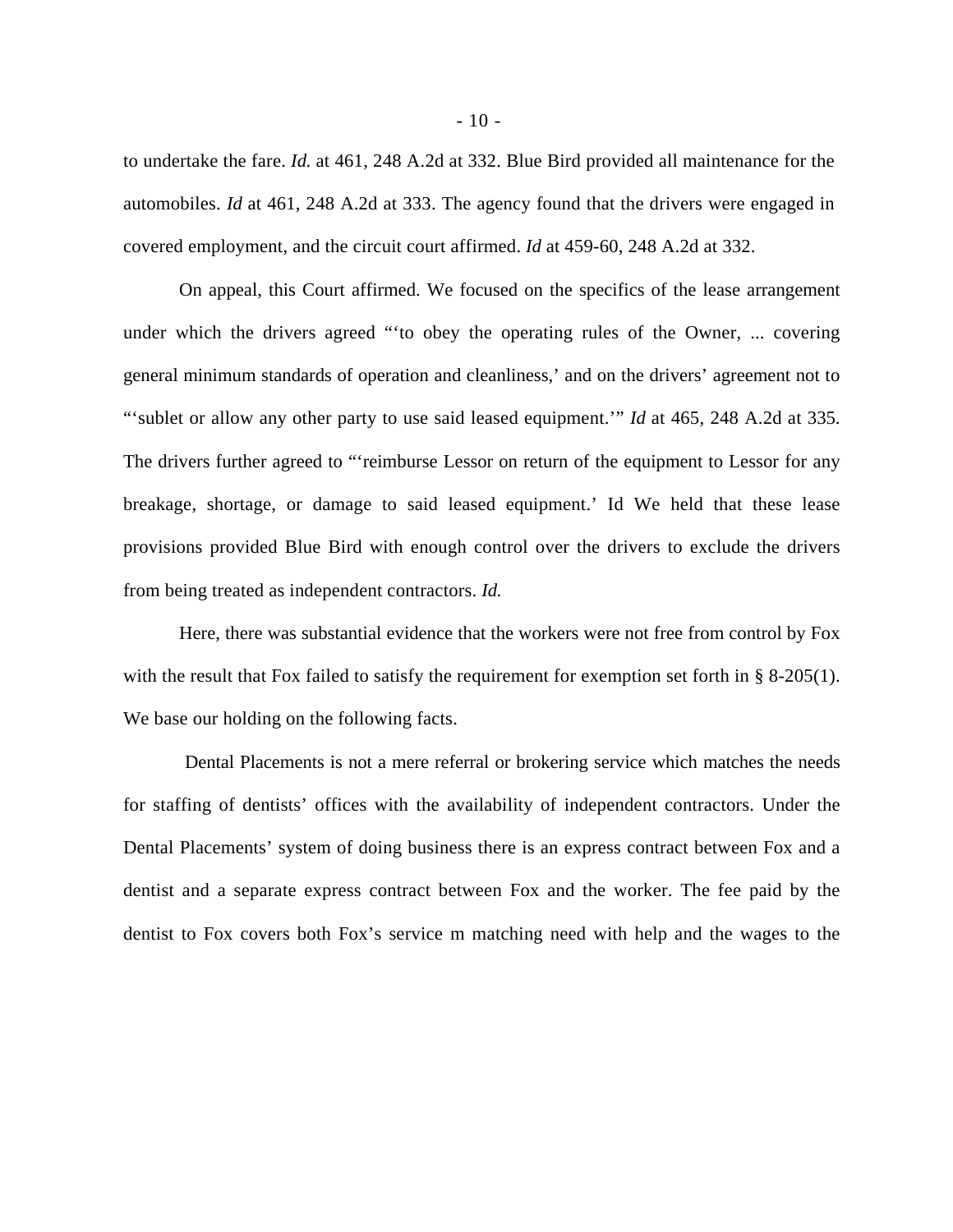worker.<sup>5</sup> Thus, this case is stronger for control by Fox than the two cases reviewed above. In *Charlie's Barber Shop* the master barber did not pay the lessees, and in *Blue Bird Cab* the taxicab company did not pay the drivers. Fox, however, pays the temporary workers directly. Further, when choosing between equally qualified and available workers to offer a referral, Fox determines who will work and be paid and who will not work or be paid that day. *See, e.g., State v. Medical Placement Servs., 457* A.2d 382, 386 (Del. Super. Ct. 1982) (referral agency which "employs its own discretion in pairing [temporary workers] with their respective assignments" held liable for unemployment insurance contributions). Just as it was "unrealistic" in *Charlie's Barber Shop* to consider that Charlie would not use the "harmony" clause to terminate the lease of a troublesome lessee, so it is unrealistic to think that Fox would not take advantage of the absence of any fixed term in the Fox-worker contract to discontinue offering referrals to a worker about whom dentists had complained.

Fox's "no negotiation" policy with respect to the wages that she pays to the workers is more consistent with an employer's effort to avoid employee discontent over disparities in compensation for similar work than it is with the workers' having independent contractor status. Independent contractors, in offering their services for sale, will ordinarily quote a price for the services to the offeree, or specify a method for determining the cost to the offeree of the services.

<sup>&</sup>lt;sup>5</sup>Although the dentist exercises control over the performance of the work, there are no "wages" paid by the dentist directly to the worker, and there is no "contract of hire" directly between the dentist and the worker, at least when the temporary employment is first confirmed.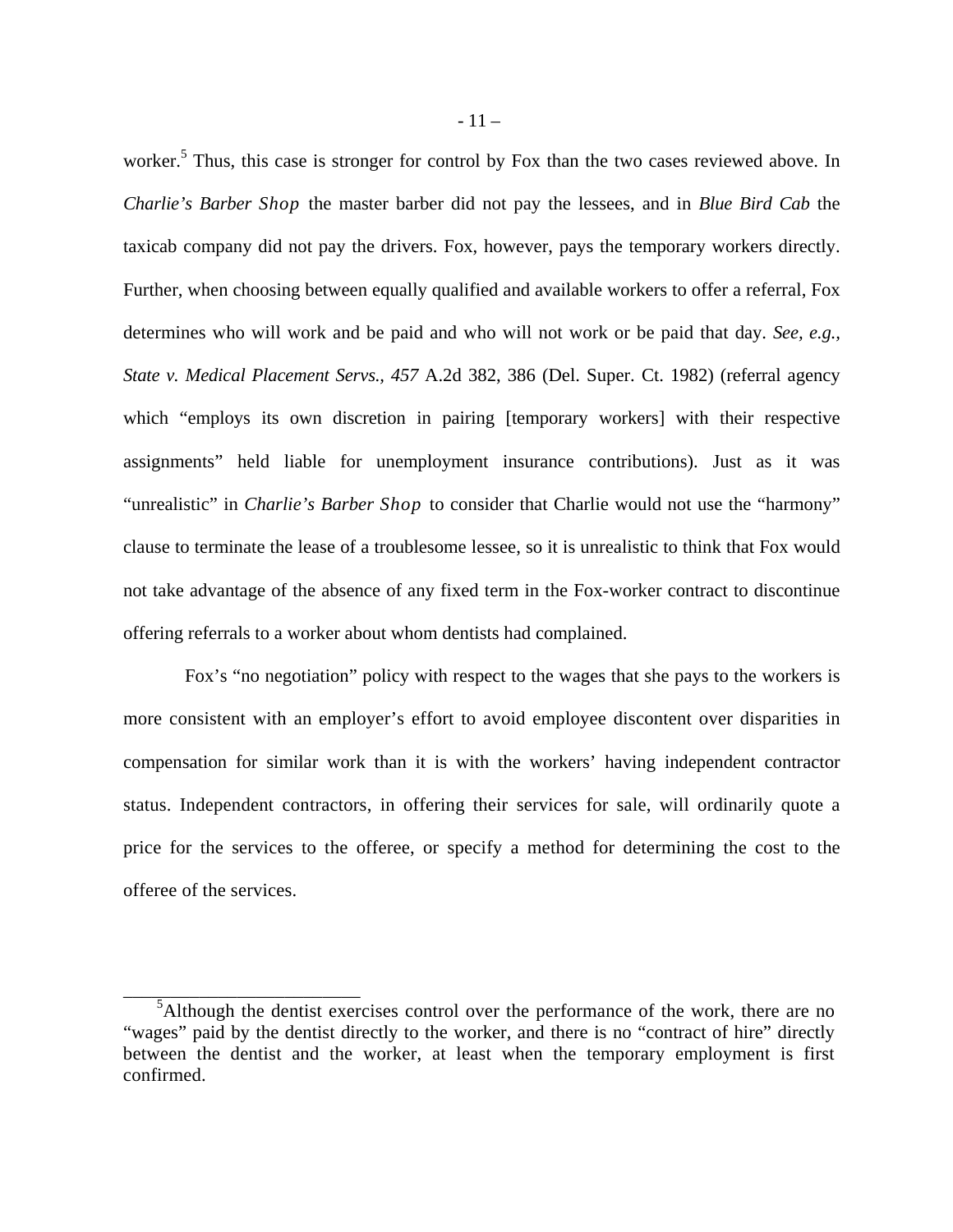Also indicative of Fox's control over the services of the workers is the provision in the Fox-dentist contract for the payment of a "placement fee" by the dentist before a worker may accept permanent employment after a temporary assignment. Indeed, Fox reasserts this effort at control by providing in the Fox-worker contract that that worker may not undertake offered permanent employment until the dentist has paid the placement fee to Fox. *In re David Gentile Nursing Servs., P.C., 65* N.Y.2d *622,* 491 N.Y.S.2d *156, 480* N.E.2d *745 (1985), rev'g & adopting dissent in In re David Gentile Nursing Servs., P.C.,* 106 A.D.2d *763,* 483 N.Y.S.2d *796, 798 (1984),* held that a nursing referral service's policy of forbidding nurses from accepting employment with a client for ninety days following termination of affiliation with the referral service constituted "active employer direction and control ... [and] is symptomatic of an employer-employee relationship."

Further support for the examiner's findings lies in the treatment of cancellation fees under Dental Placements' system. If a dentist cancels after Fox has confirmed that she will furnish the temporary help requested by the dentist, the dentist is contractually obliged to pay Fox a cancellation fee of \$40 (\$65 if the cancellation is on the scheduled day). No part of this fee is paid to the worker who had agreed with Fox to take the assignment. This system is inconsistent with Fox's theory that she merely refers independent contractors to the dentists. If the latter were the case, the dentist's unexcused breach would be of a contract between the dentist and the worker. The Dental Placements' system, however, treats Fox as if she controlled the services of the workers.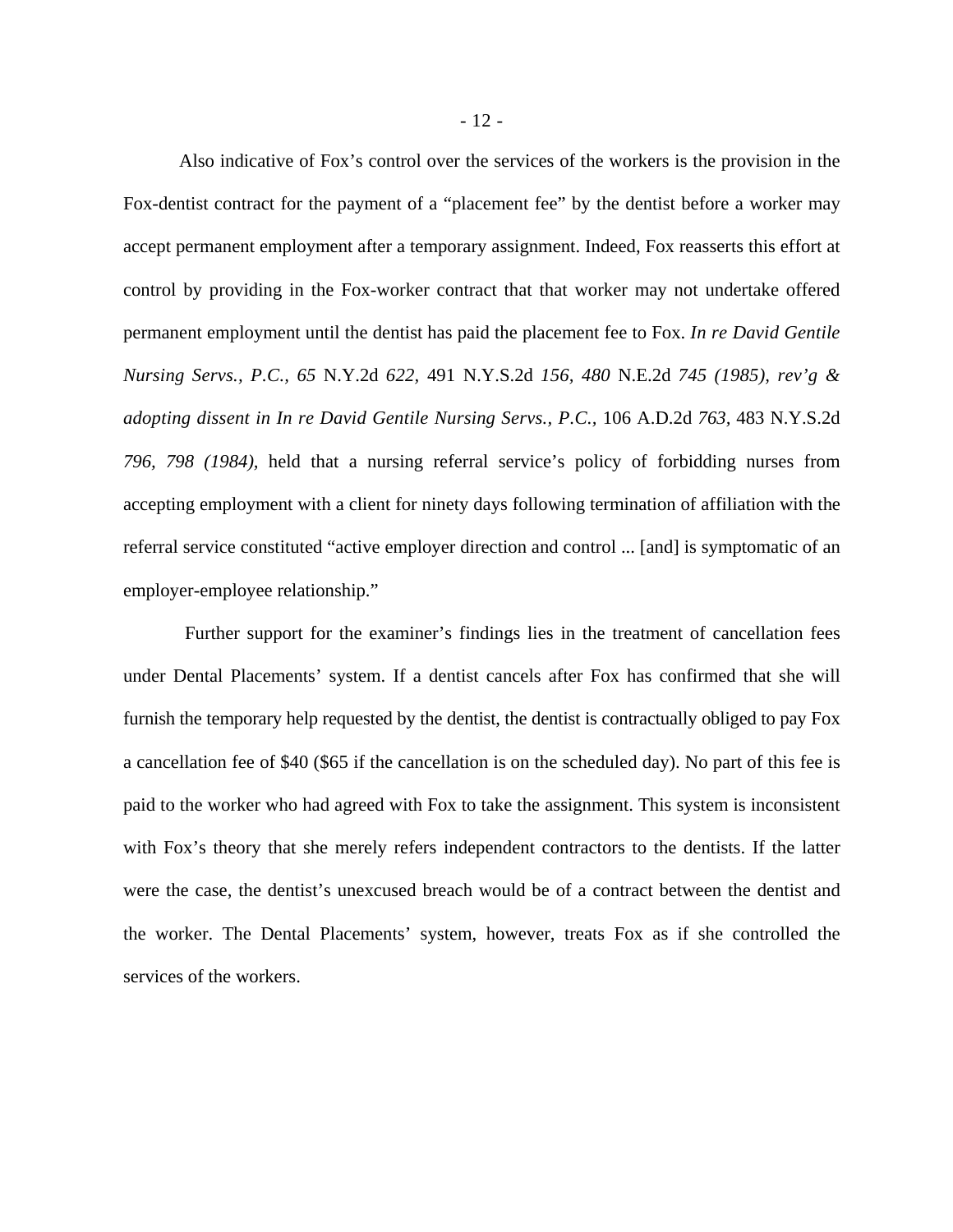Similarly, the contract between Fox and the worker provides that Fox will compensate the worker for the services rendered at the completion of the placement assignment. There is no provision excusing this payment obligation on the part of Fox in the event that the dentist does not pay Fox. On the face of the contract, the risk of loss based on the extension of credit in performing services before payment is on Fox. If, as Fox contends, she merely refers independent contractors to dentists, the risk of loss by non-payment should be on the worker. *See, e.g. Claims of Rinaldi,* 281 A.D. 1051, 121 N.Y.S.2d 155 (N.Y. App. Div. 1953) (workers who were paid by referral service even when client failed to pay referral service held to be covered employees).

Fox alternatively urges us to adopt the common law approach to the employeremployee relationship taken by the Internal Revenue Service (IRS). Section 8-103 states that, absent a clear indication of an intent to the contrary, the applicable portions of the Maryland Code addressing unemployment compensation are to be "construed in a manner consistent with the relevant provisions of the Internal Revenue Code." IRS guidelines pertaining to this issue as set out in the U.S. Treasury Department's Revenue Rulings include a multi-factor test and three hypothetical "situations" for determining the employment status of workers. Rev. Rul. 87-41, 1987-1 C.B. 296-301. Fox argues that her relationship with the workers satisfies the independent contractor criteria used by the IRS and directly parallels one of the IRS "situations" in which a hypothetical referral firm was deemed, for employment tax purposes, to have no employment relationship with the workers it places. *Id* at 297-98, 301.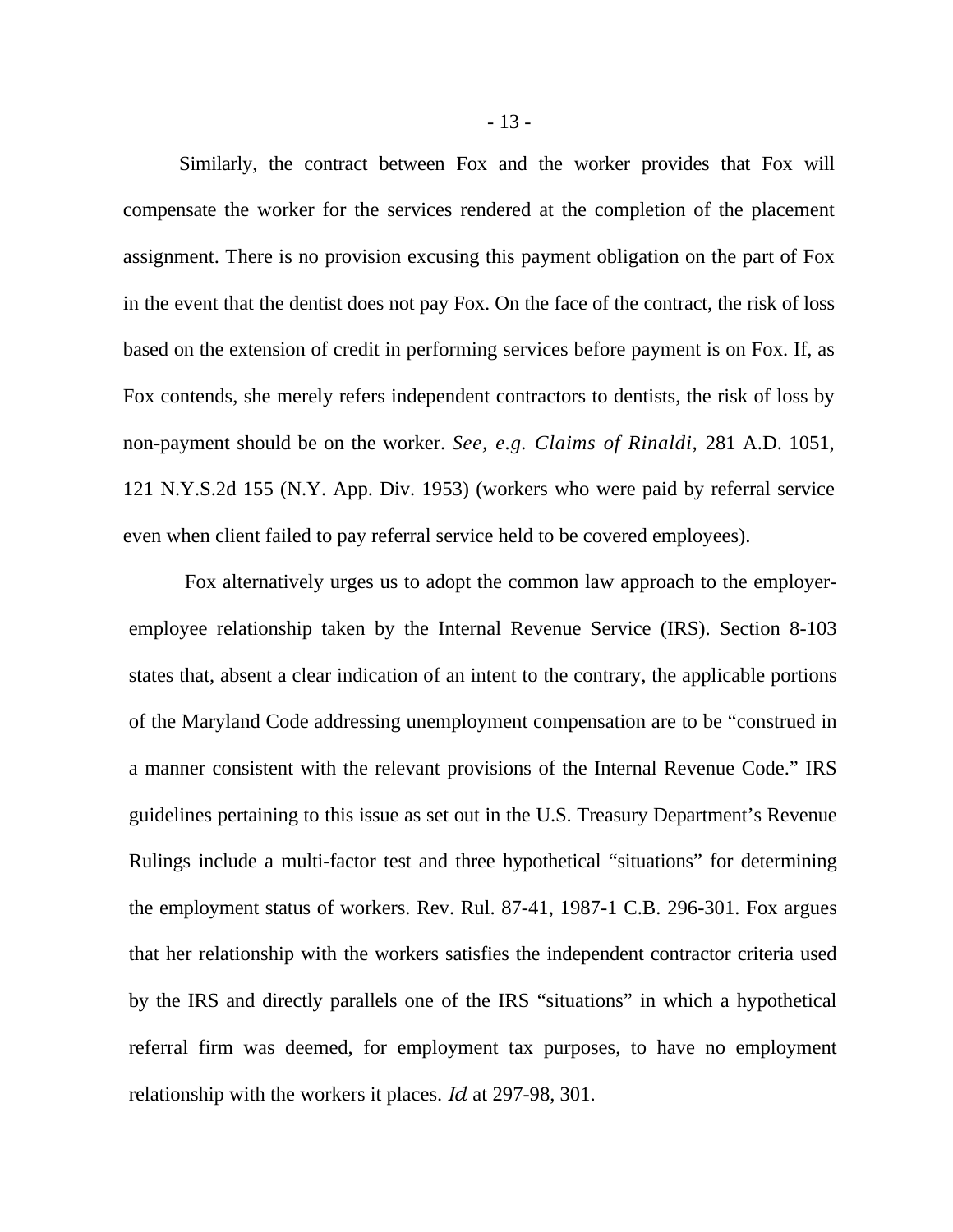Moreover, Fox points to *In re Serino,* 190 B.R. 778 (Banta-. M.D. Pa. 1995), to support her claim that the federal standards mandate a finding that the workers are independent contractors and not her employees. There, the court considered whether Serino, the sole proprietor of a referral firm which maintained a registry of nurses for assignments, was liable for employment taxes. Serino referred registered nurses, licensed practical nurses, and nurse aides to patients located in hospitals, nursing homes, and private homes. *Id.* at 780-81. The business operated much like Dental Placements.

Ruling on an objection by the IRS to Serino's bankruptcy plan, the court held that Serino "was no more than a matchmaker between nurse and patient with compensation" and that "the right to control factors weigh heavily in favor of independent contractor status .... [such] that [Serino] is not responsible for the withholding taxes in question." *IcL* at 782, 784.

In the instant case, the examiner agreed to admit the IRS "factor control test" into evidence, but he cautioned Fox to "remember I'm here to interpret the unemployment charge law and not the IRS requirements .... I really don't see the relevance of *[the* IRS criteria]." We agree. According to § 8-201, employment for wages or under a contract of hire is presumed to be covered employment for unemployment tax purposes "regardless of whether the employment is based on the common law relation of master and servant." For employment taxes the IRS uses "the usual common law rules applicable in determining the employer-employee relationship." 26 U.S.C. §§ 3121(d)(2) and 3306(i); 26 C.F.R. § 31.3121(d)-1(c) (1992); *Dillon v. Commissioner,* 902 F.2d 406, 408 (5th Cir. 1990); *Mladinich v. United States,* 379 F Supp. 117, 118 (S.D. Miss. 1974). As explained, *infra*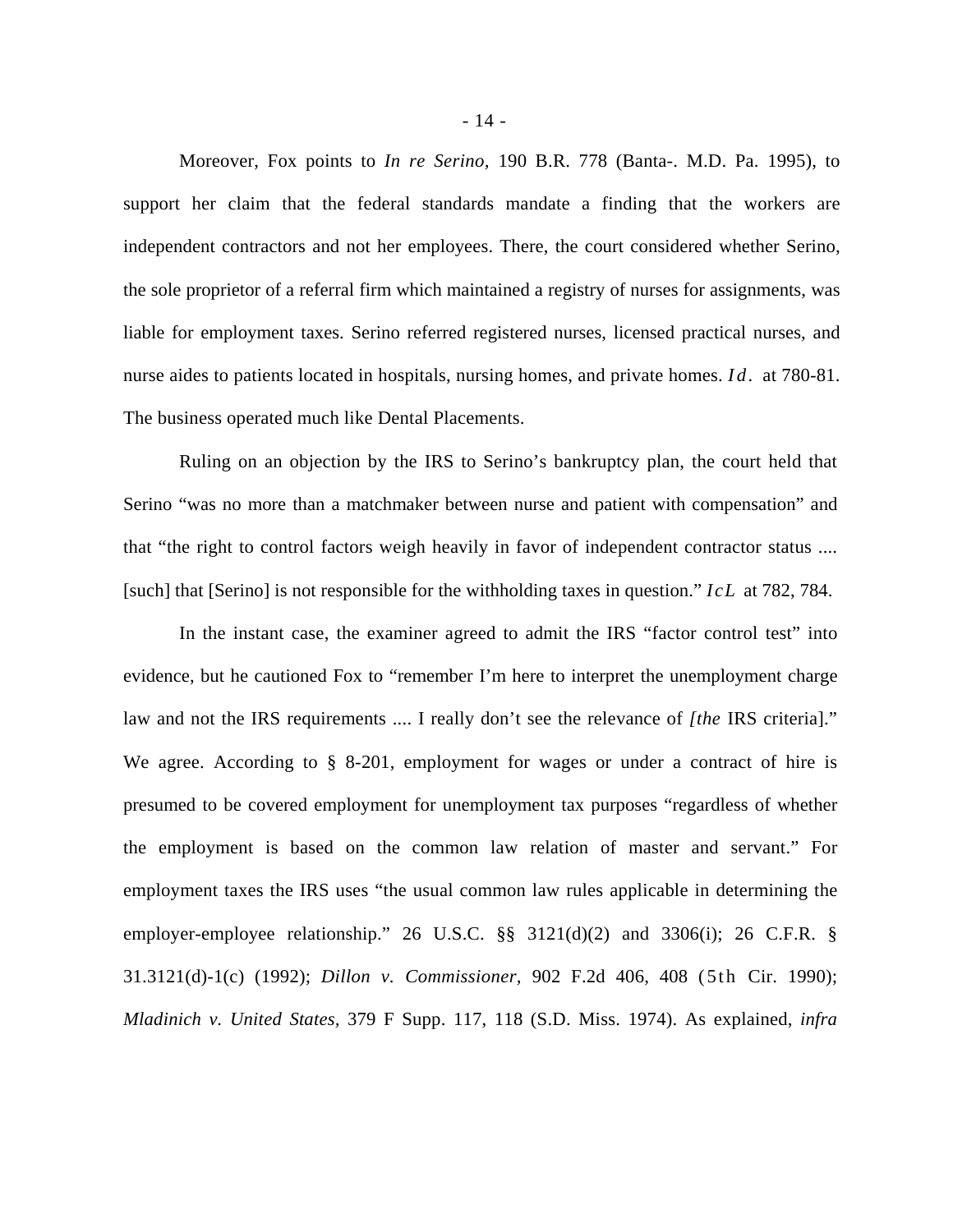the Maryland unemployment insurance definition of "covered employment" is broader than that of the common law. *See, e.g., Charlie's Barber Shop,* 230 Md. at 475, 187 A.2d at 698; *Warren,*  226 Md. at 17, 172 A.2d at 131. The *Serino* opinion, therefore, is not on point.

We hold that Fox's relationship with her workers does not meet the first element required for exception from covered employment for an independent contractor arrangement.

#### V

The Board also affirmed the hearing examiner's finding that Fox had failed to prove the independent business element required by § 8-205(2) for the independent contractor exemption. Rejecting the agency's alternate ground of decision, the circuit court concluded that "[b]y the nature of the business in that these professionals must provide their own education, licenses, uniforms, insurance, etc., these professionals are customarily engaged in an independent occupation." COMAR 09.32.01.18B(3)(c) lists ten factors to consider in evaluating whether the person performing the service is customarily engaged in an independent business. Reference to these factors demonstrates that there was substantial evidence to support the agency's position on the independent business element as well.

### • *(i) Maintains a business listing in the telephone directory.*

At the hearing, the examiner specifically asked, "[W]hat evidence can you give me today, business cards, stationary, invoices, yellow pages listings, that these people are in busmess for themselves? What do you have?" Fox was unable to provide any such evidence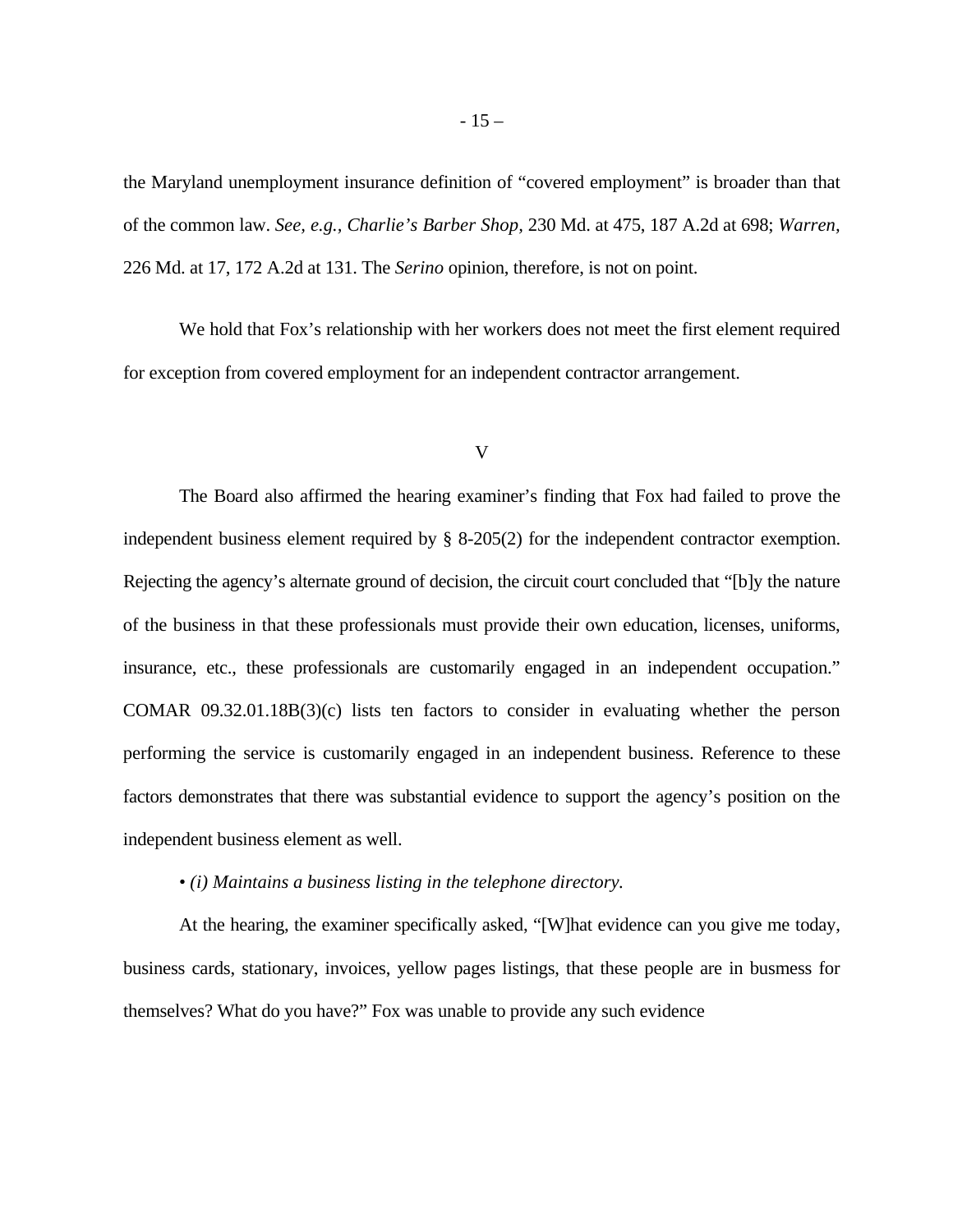*• (ii) Has his or her own place of business.* 

Fox argues that the workers would logically need their own place of business to use as a contact point for referral agencies and the clients. A telephone in a home can hardly be said to constitute one's "own place of business," and, more important, Fox offered no evidence during the hearing before the examiner that any of her workers have their own place of business.

### • *(iii) Has a financial investment in a related business and can incur a loss in the performance of the service.*

There was no evidence that any of the workers had invested capital that might be lost in performing services on referral by Fox.

• *(iv) Has his or her own equipment needed to perform the service.* 

Fox testified that "[s]ome" of the dental hygienists supply their own equipment and that "[s]ometimes" dentists will bring their own tools with them to an assignment. She did not, however, disagree with the suggestion that "generally speaking" the dentists for whom the service was performed provided all the tools. Nor did Fox make any specific showing as to how often the workers she refers supply their own equipment.

• *(v) Determines the price of the service to be performed.* 

As discussed in Part IV, *supra,* Fox does not satisfy this factor.

*• (vi) Employs others to perform this service.* 

Fox testified that a worker was not permitted to hire another person to perform a temporary assignment. She stated that if a worker received an assignment from Dental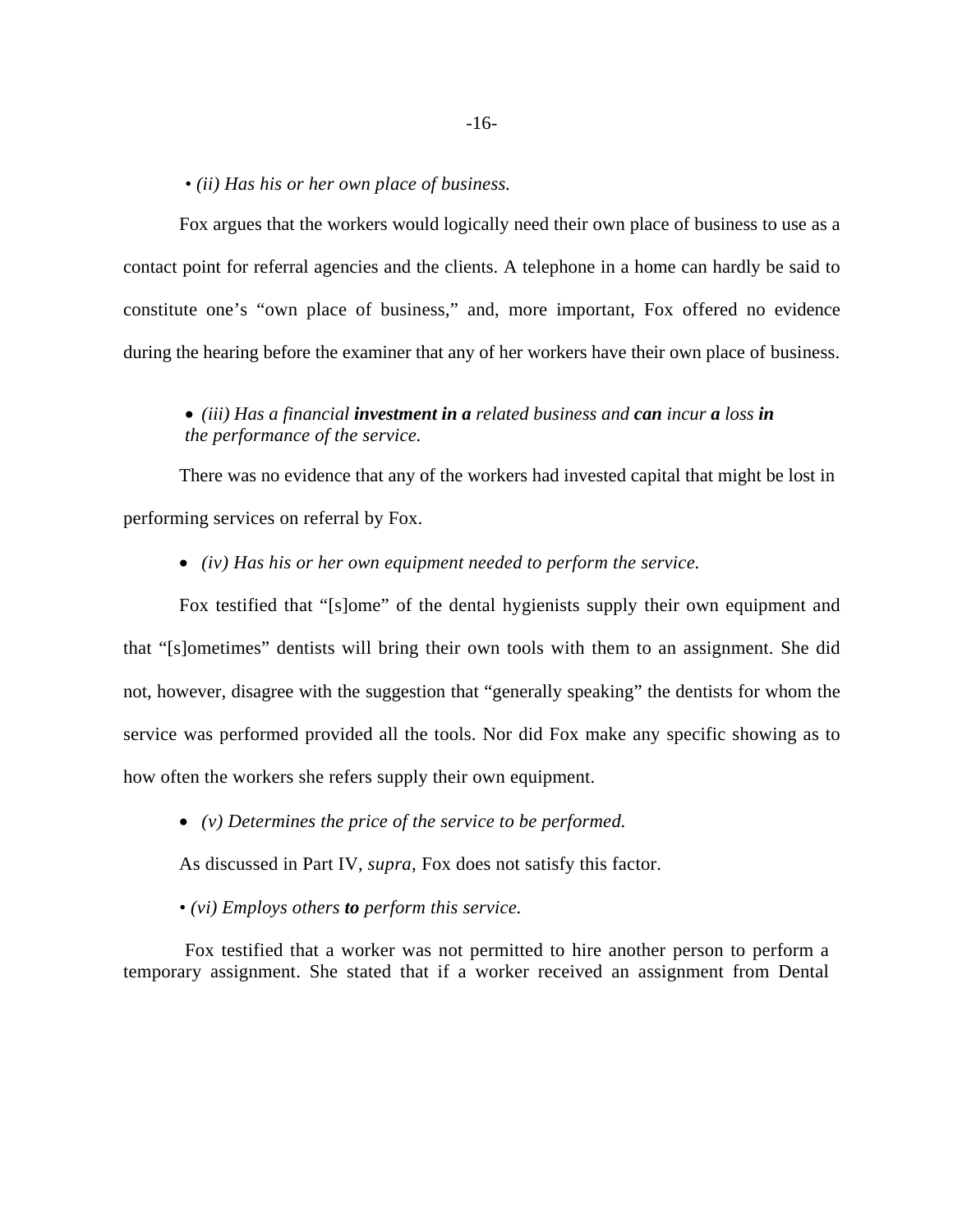Placements but subsequently received a more lucrative offer from another referral service, the worker's only option was to forsake Fox's assignment because Fox would not allow any substitutions.

### *• (vii) Carries his or her own liability or workers' compensation insurance, or both.*

Under the "Subcontractor Agreement," a temporary worker agrees "[t]o acquire any malpractice insurance necessary to the performance of my duties." Fox testified that she required "the two dentists that work with us" to maintain their own malpractice insurance. Otherwise, Fox offered no evidence that the workers carried their own liability and/or workers' compensation insurance.

# *• (viii) Performs the service for more than one unrelated employer at the same time.*

As is the nature of temporary employment, the workers were free to accept job referrals from other agencies in addition to those from Dental Placements. Fox's accountant testified that some of the hygienists work full time four days a week and accept temporary assignments from Fox on their day off. In response to the examiner's request for some proof of the claim that the workers maintain other, related employment, Fox could not provide any such evidence.

In *Blue Bird Cab,* we held that taxicab drivers "were not engaged in an independently established trade, occupation, or business of the same nature," as that of the cab company, 251 Md. at 465, 248 A.2d at 335, despite the fact that the drivers "may, and frequently do" work for other cab companies in addition to Blue Bird. *Id* at 462, 248 A.2d at 333. It was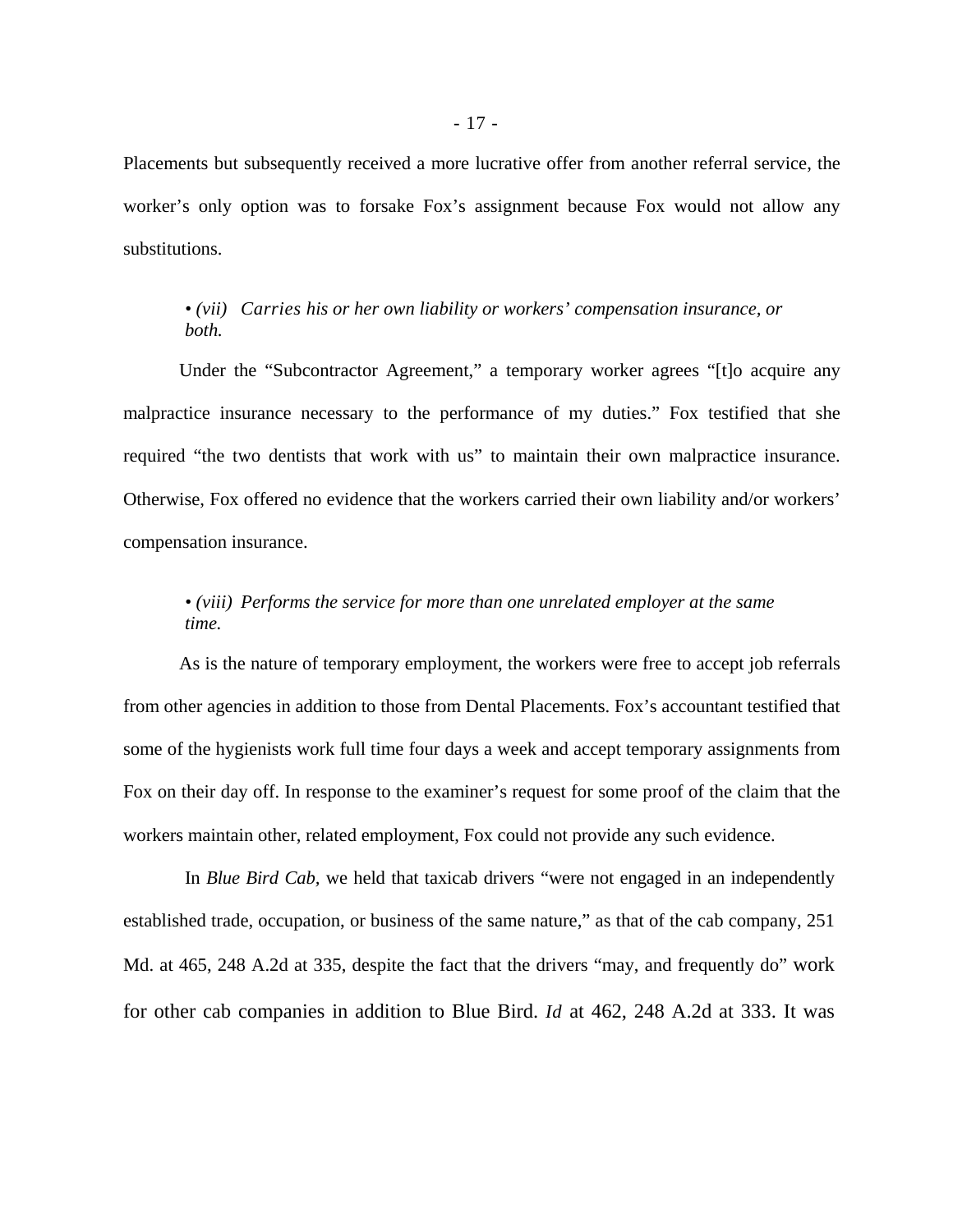enough, we concluded, that services were performed in the usual course of Blue Bird's business and that drivers were alerted to potential passengers through radio communications. *Id*  at 465-66, 248 A.2d at 335. *See also Charlie's Barber Shop,* 230 Md. at 476, 187 A.2d at 698 (employer offered "no evidence to indicate that any one of the barbers was engaged in an independently established business" even though lessees had no duty to report to work); *State v. Medical Placement Set-vs.,* 457 A.2d 382, 386-87 n.6 (Del. Super. Ct. 1982) (fact that temporary health care personnel "worked for a patchwork of other agencies and placement services in addition to their parttime employment with [appellee-referral firm]" did not mean workers were independent contractors); *Yurs v. Director of Labor ,* 94 Ill. App. 2d 96, 235 N.E.2d 871 (1968) (funeral home organist who also performed at weddings, receptions, and church services was not engaged in independently established trade where mortician set organist's fee and paid organist whether or not mortician received payment from customers and there was no evidence of professional listings or advertisements of her services).

### • *(ix) Sets his or her own hours.*

Fox maintains that the right to refuse to accept an assignment is akin to the ability to set the hours of employment. We see no correlation between the two. Fox testified that when a client contacts Dental Placements seeking a temporary referral, it is the dental office, rather than the temporary worker, who dictates the required hours of employment. In any employment relationship a job applicant may refuse a position because of the number of hours required by the employer, and such a right is not dispositive of independent contractor status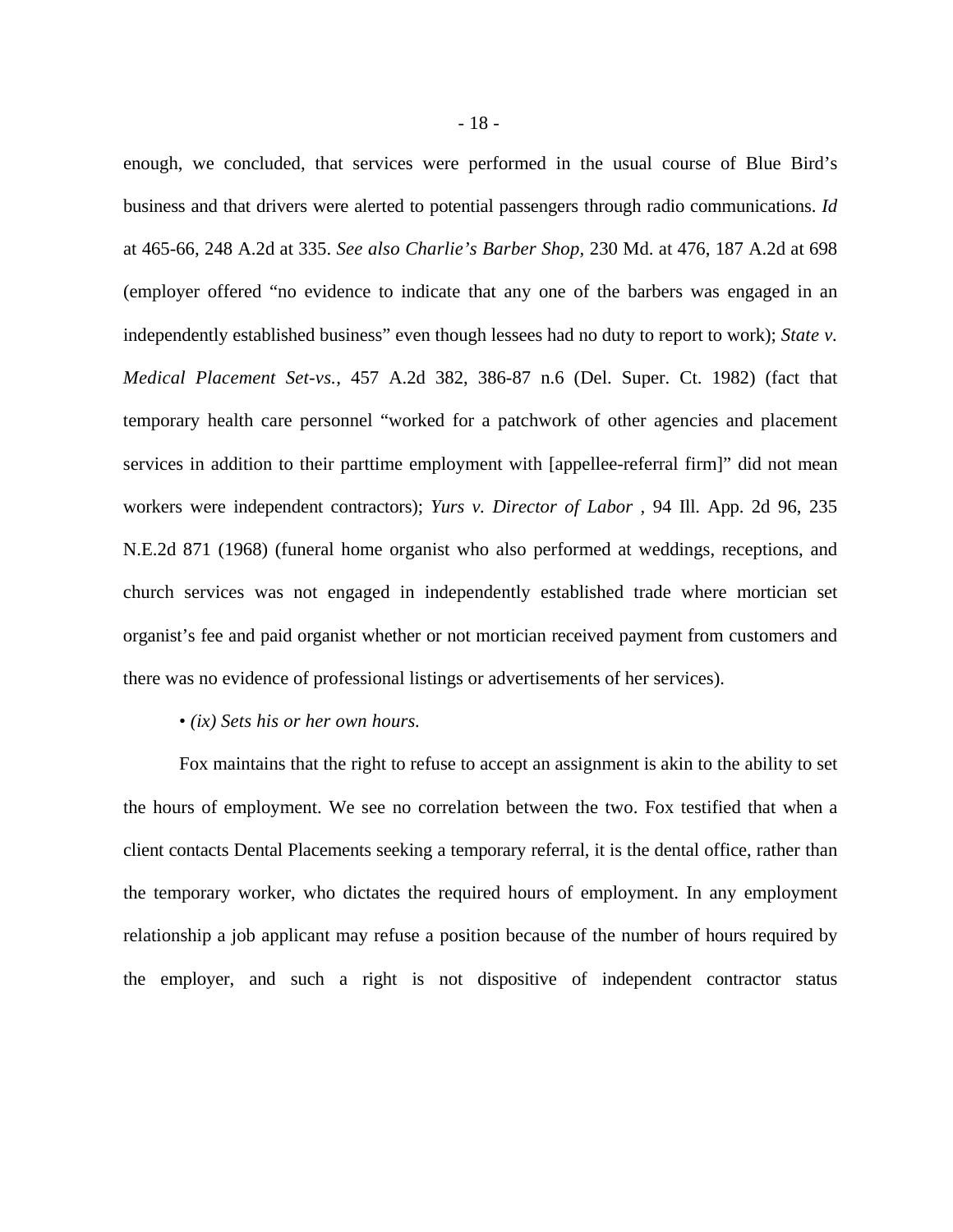status. *See, e.g., Charlie's Barber Shop,* 230 Md. at 473, 187 A.2d at 696 (lessee barbers were covered employees despite having no duty to report for work); *Blue Bird Cab,* 251 Md. at 461, 248 A.2d at 332 (cab drivers were employees even though they had the option to refuse to take a call for a potential customer).

### • *(x) Is paid by the job.*

Fox paid the workers on completion of their assignments. This is indicative of an independent contractor. *Sea, e.g., North Face Exteriors, Inc. v. Commissioner,* 457 N.W.2d 778, 781 (Minn. Ct. App. 1990) (independent contractor receives payment according to individual task rather than by the hour).

As demonstrated by the above review, there was substantial evidence to support the examiner's finding that the workers were not customarily engaged in an independent business or occupation of the same nature as that involved in the dental referral assignments.

### VI

Failure of a taxpayer to satisfy the agency on any one of the three elements that must be proved for exemption from covered employment on the independent contractor basis results in covered employment. Here, the agency found that Fox failed to prove two of the three elements, and there was substantial evidence to support that finding as to each of those two elements. Accordingly, the decision of the agency should have been affirmed.

> JUDGMENT OF THE CIRCUIT COURT FOR CARROLL COUNTY REVERSED.CASE REMANDED TO THAT COURT FOR THE